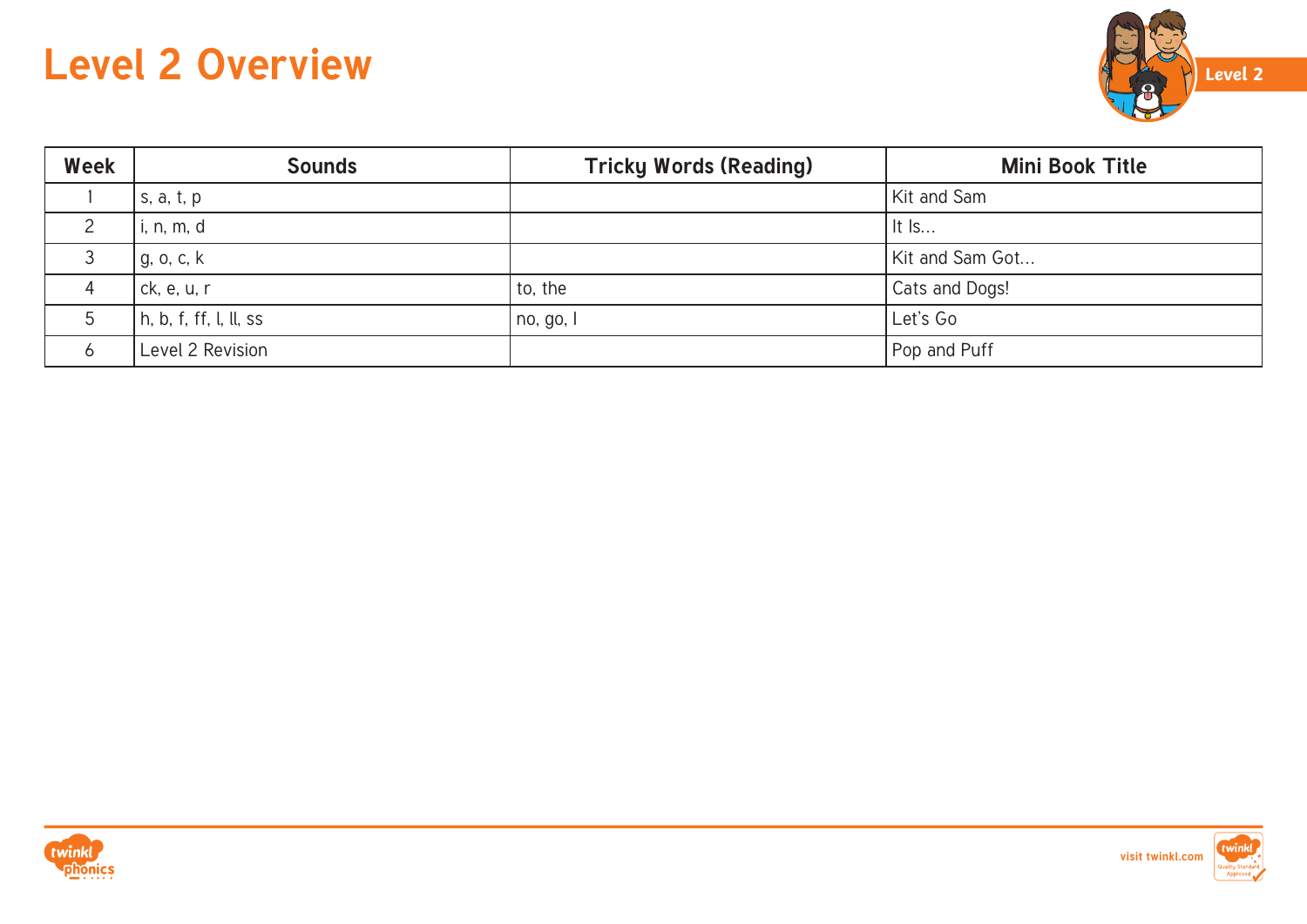

| Week            | <b>Sounds</b>                                    | <b>Tricky Words (Reading)</b>           | <b>Tricky Words (Spelling)</b> | <b>Mini Book Title</b> |
|-----------------|--------------------------------------------------|-----------------------------------------|--------------------------------|------------------------|
|                 | i, v, w, x                                       | Revision of all Level 2<br>tricky words |                                | Lots of Jobs           |
| 2               | y, z, zz, qu, ch                                 | he, she                                 | to, the                        | The Quiz               |
| 3               | sh, th, th, ng                                   | we, me, be                              |                                | The King               |
| 4               | ai, ee, igh, oa                                  | was                                     | no, go, l                      | We Will Get Them a     |
| 5               | 00, 00, ar, or                                   | my                                      |                                | Farmyard Fun           |
| 6               | ur, ow, oi, ear                                  | you                                     |                                | Let's Cook             |
| 7               | air, ure, er                                     | they                                    |                                | Fix the Rocker         |
| 8               | Recap Sounds from Weeks 1-4                      | here                                    |                                | The Visit              |
| 9               | Recap Sounds from Weeks 5-7                      | all, are                                |                                | Dad's Dinner           |
| 10 <sup>°</sup> | Trigraphs and Consonant Digraphs                 | Recap: was, my                          |                                | Fun at the Park        |
| 11              | Letter Sounds and Vowel Digraphs Recap: we, they |                                         |                                | Top Dog Fun            |
| 12              | Level 3 Revision                                 | Revision of all Level 3<br>tricky words | the, to, no, go, I             | Pippa Rabbit           |



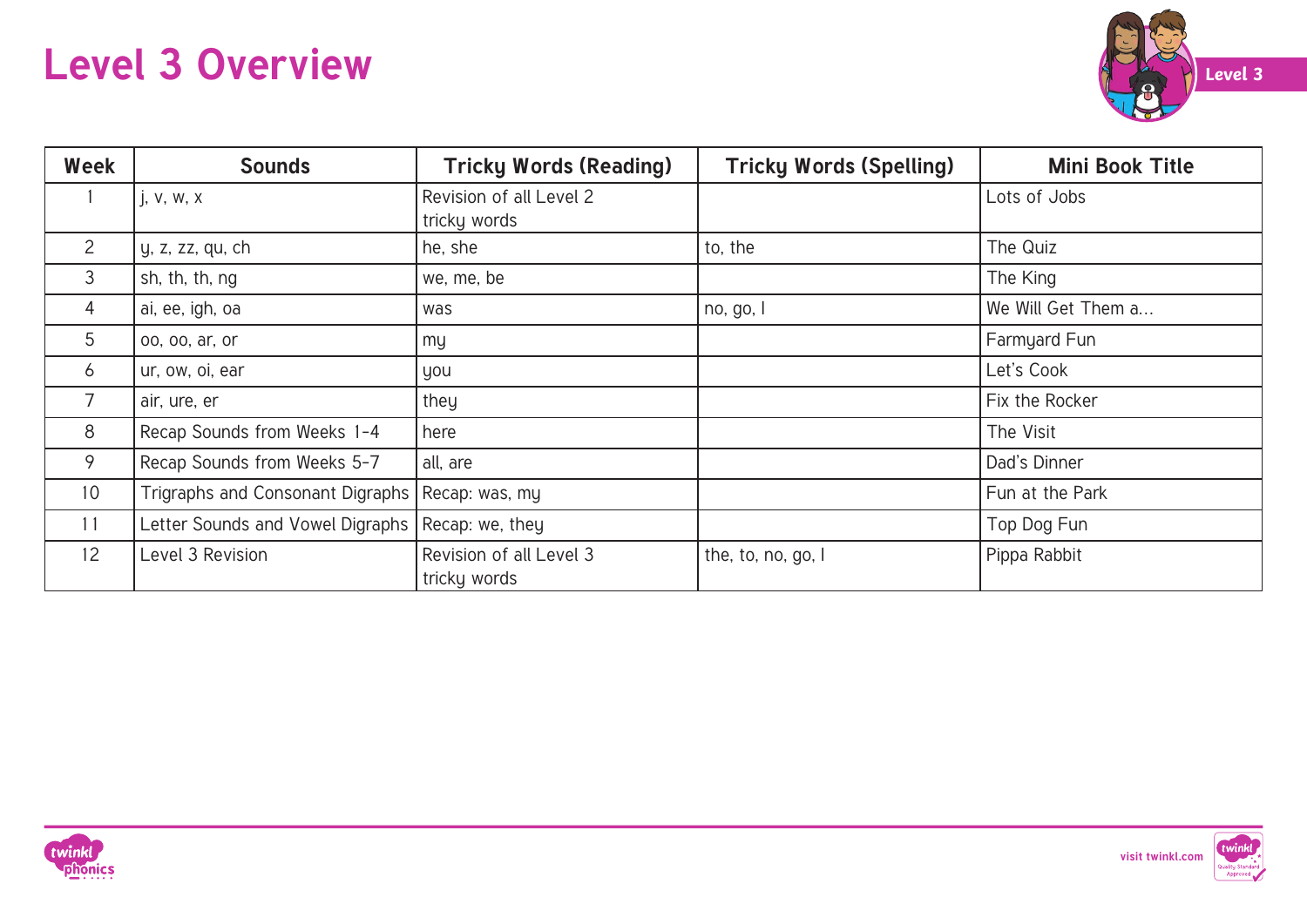

| Week | <b>Sounds</b>                 | <b>Tricky Words (Reading)</b> | <b>Tricky Words (Spelling)</b> | <b>Mini Book Title</b> |
|------|-------------------------------|-------------------------------|--------------------------------|------------------------|
|      | <b>Final Consonant Blends</b> | said, so                      | he, she, we, me, be            | Felt and Wilf          |
|      | Initial Consonant Blends      | have, like, come, some        | was, you                       | Trip to Everest        |
|      | <b>Consonant Blends</b>       | were, there, little, one      | they, are, all                 | The Camping Trip       |
|      | 'Consonant Blends             | do, when, out, what           | my, her, here                  | The Storm              |



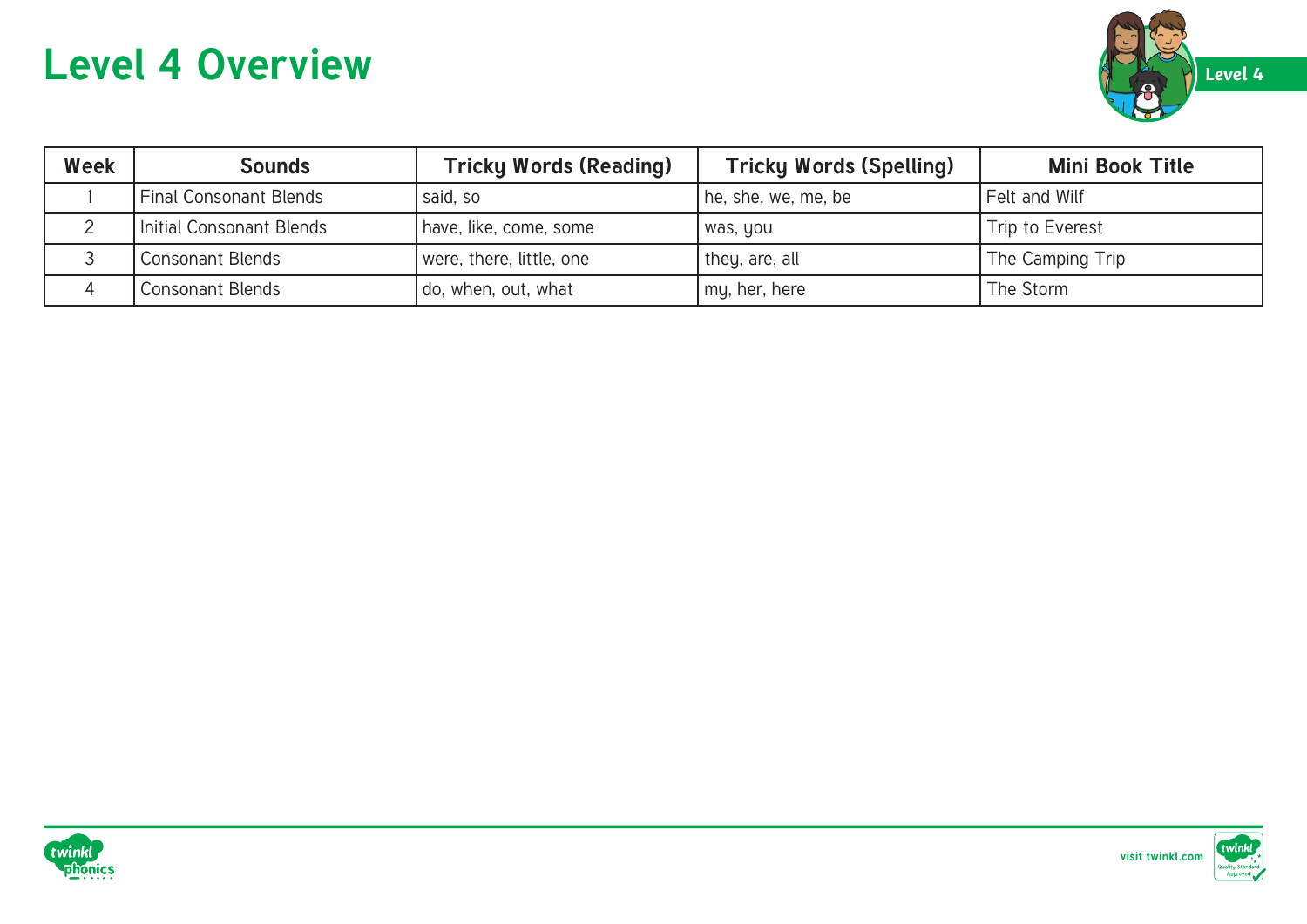

| Week           | <b>Sounds</b>                                    | <b>Decodable Spellings</b>                                            | <b>Common Exception</b><br><b>Words (Reading)</b> | <b>Common Exception</b><br><b>Words (Spelling)</b> | <b>Mini Book Title</b>        |
|----------------|--------------------------------------------------|-----------------------------------------------------------------------|---------------------------------------------------|----------------------------------------------------|-------------------------------|
|                | 'ay' saying /ai/                                 | day, may, say, play, clay,<br>tray, spray, crayon                     | could, should                                     | said, so                                           | Fun with Jay                  |
| $\overline{2}$ | 'oy' saying /oi/                                 | toy, boy, joy, enjoy,<br>destroy, annoy<br>employ, royal              | would, want                                       | have, like                                         | The Royal Visit               |
| $\mathfrak{Z}$ | 'ie' saying /igh/                                | pie, lie, tie, die, cried, tried,<br>spied, fried                     | oh, their                                         | some, come                                         | Keeping Fit                   |
| $\overline{4}$ | 'ea' saying /ee/                                 | sea, bead, read, seat, meat,<br>heap, treat, least                    | Mr, Mrs                                           | were, there                                        | The Sea Park                  |
| 5              | 'a_e' saying /ai/                                | snake, game, cake, ate,<br>same, make, name, came                     | love, your                                        | little, one                                        | The Photo Album               |
| 6              | 'i_e' saying /igh/, o_e<br>saying /oa/           | bike, time, pine, prize, bone,<br>home, note, alone                   | people, looked                                    | do, when                                           | The Rose Stone                |
| $\overline{7}$ | 'u_e' saying /oo/ and<br>/yoo/ 'e_e' saying /ee/ | use, cube, fume,<br>tube, these, theme,<br>even, complete             | called, asked                                     | what, could                                        | <b>Visiting Albert</b>        |
| 8              | 'ou' saying /ow/                                 | our, about, cloud,<br>scout, sprout, proud,<br>sound, ground          | water, where                                      | should, would                                      | Kit's Camping Trip            |
| 9              | Long Vowel Sounds                                | apricot, kind, wild, lion,<br>human, gold, cold, both                 | who, why                                          | want, their                                        | Otesha and the<br>Golden Lion |
| 10             | 'ch' saying /c/ and /sh/                         | school, Christmas,<br>chemist, chord, echo, chef,<br>parachute, chute | thought, through                                  | Mr, Mrs                                            | Christmas Fun at School       |



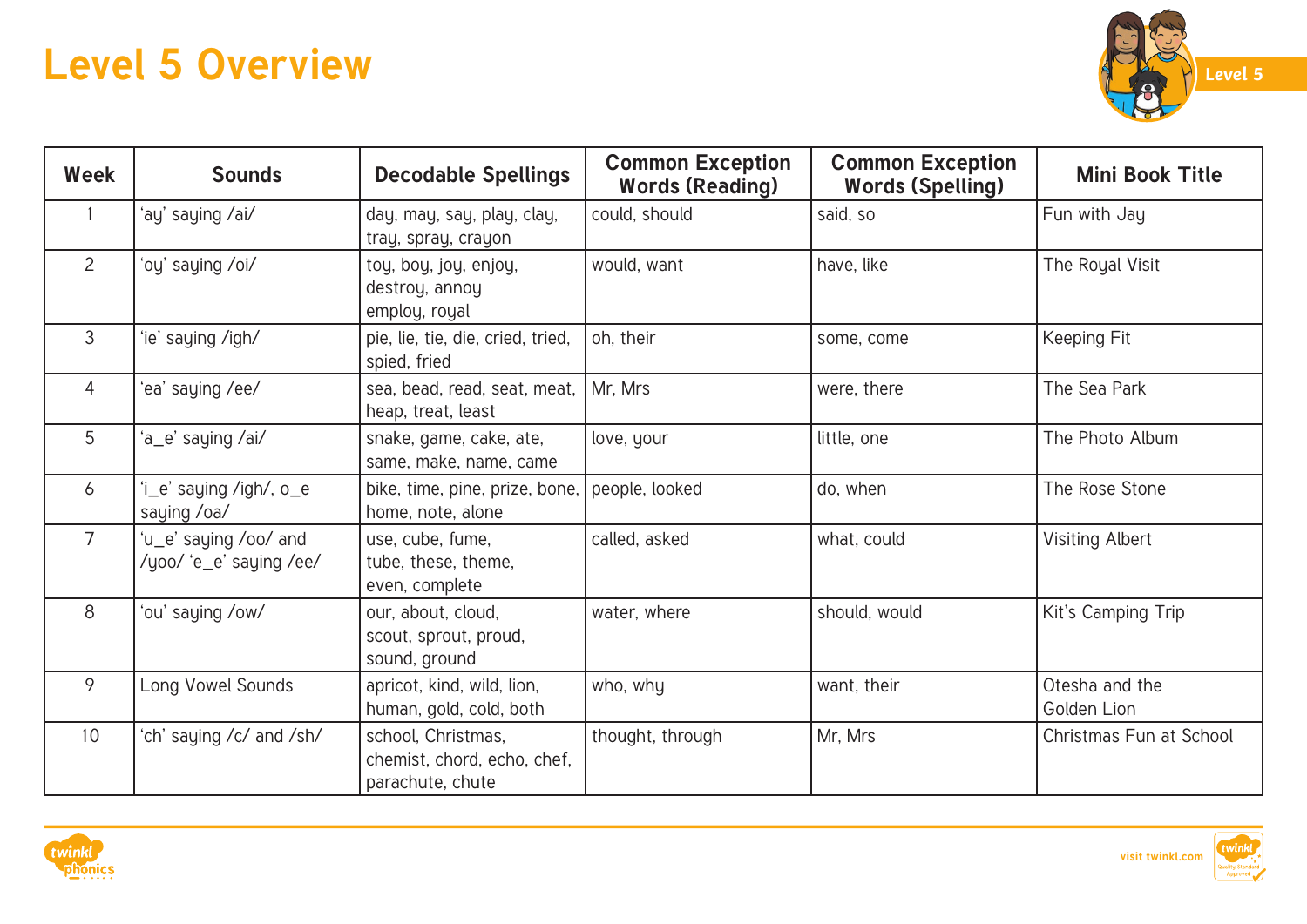

| 11              | 'ir' saying /er/                    | stir, girl, bird, shirt, dirt,<br>third, first, thirteen                   | work, house         | love, your         | An Amazing Little Girl          |
|-----------------|-------------------------------------|----------------------------------------------------------------------------|---------------------|--------------------|---------------------------------|
| 12 <sup>°</sup> | 'ue' saying /oo/ and /yoo/          | due, venue, fuel, argue,<br>clue, glue, true, blue                         | many, laughed       | people, looked     | Wedding Fun!                    |
| 13              | 'ew' saying /oo/ and /yoo/          | few, new, dew, stew, blew,<br>chew, grew, drew                             | because, different  | asked, called      | Old School Days                 |
| 14              | 'y' saying /ee/                     | very, family, body, happy,<br>sunny, furry, crunchy, hairy                 | any, eyes           | water, where       | Mississippi River Boat          |
| 15              | 'aw' and 'au' saying /or/           | saw, paw, draw,<br>yawn, August, launch,<br>laundry, astronaut             | friend, also        | who, why           | A Weekend to Remember           |
| 16              | 'ow' and 'oe' saying /oa/           | low, slow, window, own,<br>toe, hoe, doe, goes                             | once, please        | thought, through   | Jurassic Visit                  |
| 17              | 'wh' saying /w/                     | white, whisper, whiskers,<br>whine, whale, which,<br>while, wheel,         | lived, coming       | work, house        | Ben's Trip Back in Time         |
| 18              | c' saying /s/ and<br>'g' saying /j/ | gem, magic, giant, ginger,<br>cell, city, face, slice                      | Monday, Tuesday     | many, laughed      | The Magic Carpet                |
| 19              | 'ph' saying /f/                     | phone, dolphin, elephant,<br>alphabet, photo,<br>microphone, graph, orphan | Wednesday, Thursday | because, different | Kit and Sam's<br>Animal Project |
| 20              | ea' saying /e/                      | head, bread, ready,<br>deaf, healthy, weather,<br>instead, breakfast       | more, before        | any, eyes          | <b>Basketball with Heather</b>  |
| 21              | 'ie' saying /ee/                    | chief, brief, field, shield,<br>priest, shriek, thief, relief              | January, February   | friend, once       | <b>Highfields Estate</b>        |



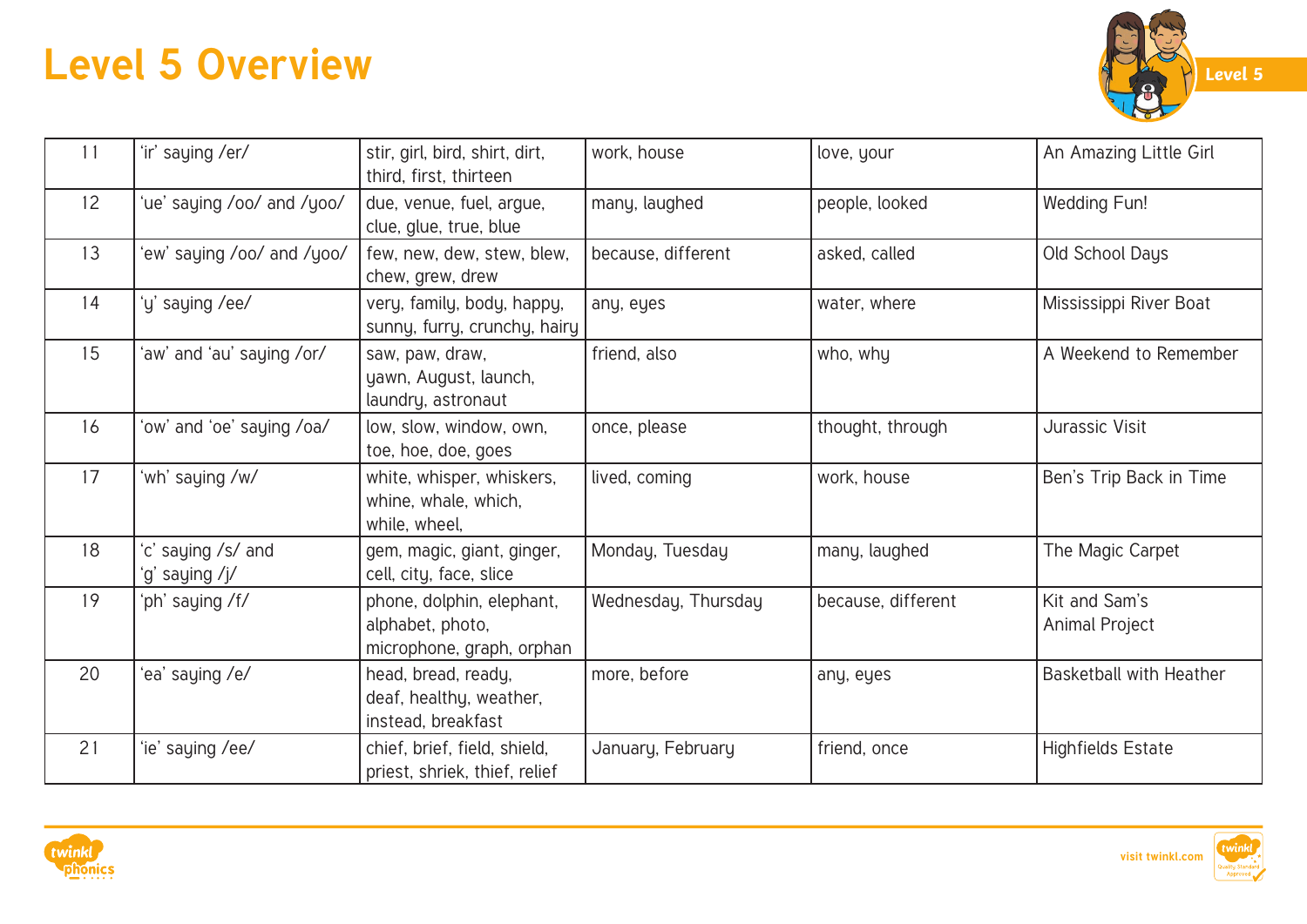

| 22 | Adding -ed                           | jumped, looked, gasped,<br>yelled, hunted, started,<br>shouted, wished       | April, July        | please, lived       | Alien Topic           |
|----|--------------------------------------|------------------------------------------------------------------------------|--------------------|---------------------|-----------------------|
| 23 | Adding -s and -es                    | skirts, raincoats, hoodies,<br>bracelets, glasses, buses,<br>boxes, wishes   | August, October    | more, coming        | Trip to Kanpur        |
| 24 | Adding -er and -est to<br>adjectives | louder, fresher, quicker,<br>colder, loudest, freshest,<br>quickest, coldest | November, December | Monday, Tuesday     | <b>Training Camp</b>  |
| 25 | 'tch' saying /ch/                    | catch, match, fetch, witch,<br>stitch, ditch, crutch, kitchen                | door, floor        | Wednesday, Thursday | Patch the Witch       |
| 26 | Adding -ing and<br>-er to verbs      | playing, helping, teaching,<br>singing, player, helper,<br>teacher, singer   | prince, princess   | also, before        | Let's Rock Out        |
| 27 | 'ear' and<br>'are' saying /air/      | tear, wear, bear, pear,<br>stare, care, share, dare                          | autumn, school     | January, February   | Hare Jump             |
| 28 | ve' saying /v/                       | live, give, have,<br>serve, leave, active,<br>relative, believe              | know, baby         | April, July         | The Queen's Big Day   |
| 29 | 'ore' saying /or/                    | more, core, sore,<br>score, shore, adore,<br>before, explore                 | mother, another    | August, October     | The Athletics Track   |
| 30 | Adding un-                           | untie, unwell, undo,<br>unkind, unlock, unfair,<br>unpack, unsafe            | talk, two          | November, December  | Unlock the Rainforest |



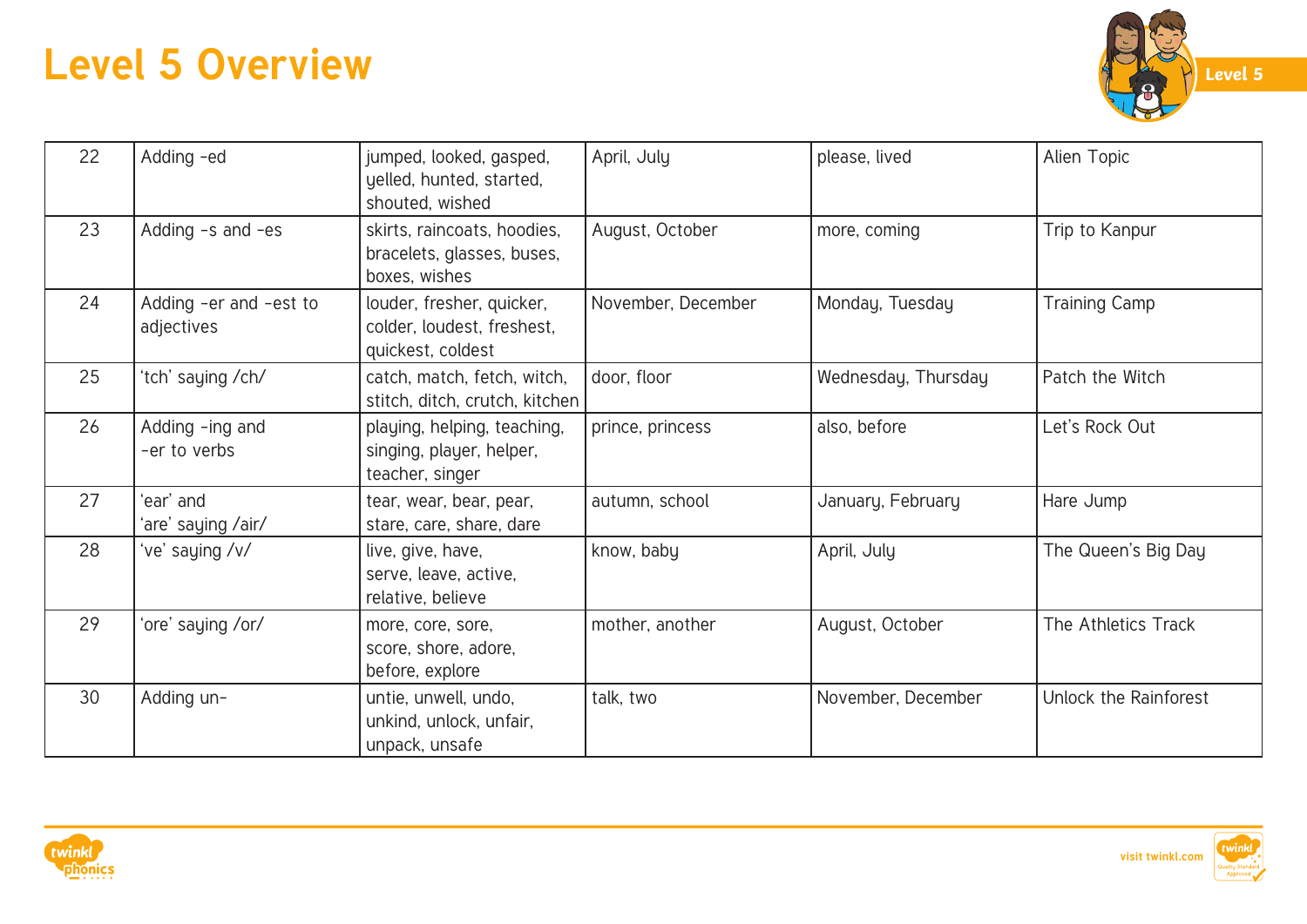

| Week           | <b>Sounds</b>                                 | <b>Decodable Spellings</b>                                                     | <b>Common Exception</b><br><b>Words (Spelling)</b> | <b>Grammar Focus</b>                           | <b>Mini Book Title</b>      |
|----------------|-----------------------------------------------|--------------------------------------------------------------------------------|----------------------------------------------------|------------------------------------------------|-----------------------------|
|                | 'y' saying /igh/                              | by, try, dry, sky, fly, sly,<br>spy, reply                                     | door, floor                                        | Capital Letters and<br><b>Full Stops</b>       | Minibeast Giants            |
| $\overline{2}$ | 'dge' and 'ge' saying /j/                     | edge, hedge, badge,<br>bridge, change, large,<br>orange, challenge             | prince, princess                                   | Proper Nouns (Names)                           | Princess Lily Saves the Day |
| $\mathfrak{Z}$ | Adding -es to words<br>ending in 'y'          | flies, cries, spies,<br>replies, babies, teddies,<br>carries, hurries          | autumn, school                                     | <b>Plural Nouns</b>                            | Superheroes to the Rescue   |
| 4              | 'gn' saying /n/                               | gnome, sign, gnaw, gnat,<br>design, gnarl, gnash                               | know, baby                                         | Alphabetical Order (1)                         | The Gnome                   |
| 5              | 'kn' saying /n/                               | knight, knee, knot,<br>knife, knock, know,<br>knapsack, knowledge              | mother, another                                    | Alphabetical Order (2)                         | Knights and Dragons         |
| 6              | Adding -ed or -ing to<br>words ending in 'y'  | copied, copying, worried<br>worrying, annoying,<br>annoyed, studying, studied  | talk, two                                          | Verbs                                          | Cheating!                   |
| $\overline{7}$ | 'wr' saying /r/                               | wrong, wren, wrist, wrap,<br>write, wrote, wring, wreck                        | world, work                                        | Adverbs                                        | The Kite                    |
| 8              | le' saying /V                                 | bubble, middle, table, apple,<br>little, puddle, giggle, cuddle                | poor, great                                        | <b>Common Nouns (Revision)</b>                 | <b>Toddler Trouble</b>      |
| 9              | Adding -er and -est to<br>words ending in 'y' | happier, happiest, easier,<br>easiest, funnier, funniest,<br>luckier, luckiest | break, steak                                       | Adjectives and Expanded<br><b>Noun Phrases</b> | We're all Winners           |



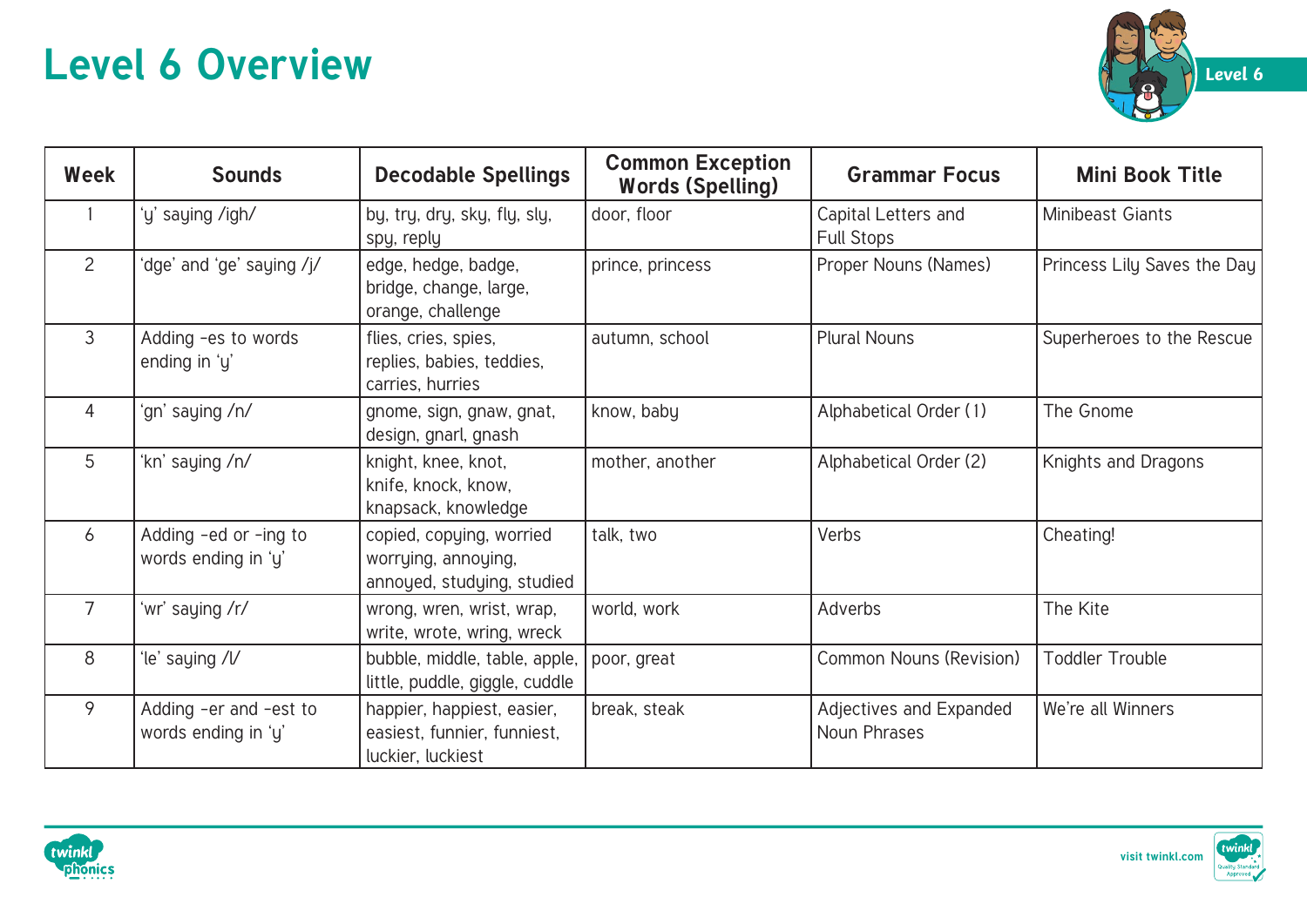

| 10 <sup>1</sup> | 'el' saying /l/                              | camel, travel, chisel,<br>squirrel, tunnel, funnel,<br>towel, tinsel            | busy, clothes     | Commas in Lists                       | The Dig in the Desert      |
|-----------------|----------------------------------------------|---------------------------------------------------------------------------------|-------------------|---------------------------------------|----------------------------|
| 11              | 'al' and 'il' saying /l/                     | festival, total, pupil, April,<br>medal, local, pencil, nostril                 | whole, Easter     | Proper Nouns<br>(Place Names)         | The Easter Flower Festival |
| 12 <sup>°</sup> | Adding -ed and -er to<br>words ending in 'e' | hiked, hiker, timed,<br>timer, braved, braver,<br>baked, baker                  | again, most       | Regular Past Tense                    | We are Hikers!             |
| 13              | 'eer' saying /ear/                           | steer, career, volunteer,<br>cheer, sheer, peer,<br>deer, meerkat,              | only, both        | <b>Regular Present Tense</b>          | <b>Careers Week</b>        |
| 14              | 'ture' saying /cher/                         | future, picture, sculpture,<br>nature, vulture, adventure,<br>creature, capture | please, use       | <b>Question Marks</b><br>and Commands | Trip to the Future         |
| 15              | Adding -est and -y to<br>words ending in 'e' | nicest, bravest, finest,<br>largest, shiny, sparkly,<br>noisy, slimy            | money, parents    | Exclamations and<br><b>Statements</b> | A Slimy Adventure          |
| 16              | 'mb' saying /m/                              | lamb, limb, comb, numb,<br>climb, thumb, crumb, bomb                            | every, everybody  | Using a Dictionary (1)                | Kit's Polar Adventure      |
| 17              | 'al' saying /or/                             | all, call, hall, small, walk,<br>talk, chalk, almost                            | pretty, beautiful | <b>Coordinating Conjunctions</b>      | Chalk and Talk             |
| 18              | Adding -ing and -ed to<br>CVC, CCVC words    | patting, humming, dropping,<br>shopping, jogged, fitted,<br>clapped, stopped,   | England, Ireland  | Irregular Past Tense                  | Exploring Northern Ireland |
| 19              | 'o' saying /u/                               | brother, son, above,<br>wonder, worry, glove,<br>cover, month                   | always, after     | Exciting Words (1)                    | A Trip to London           |



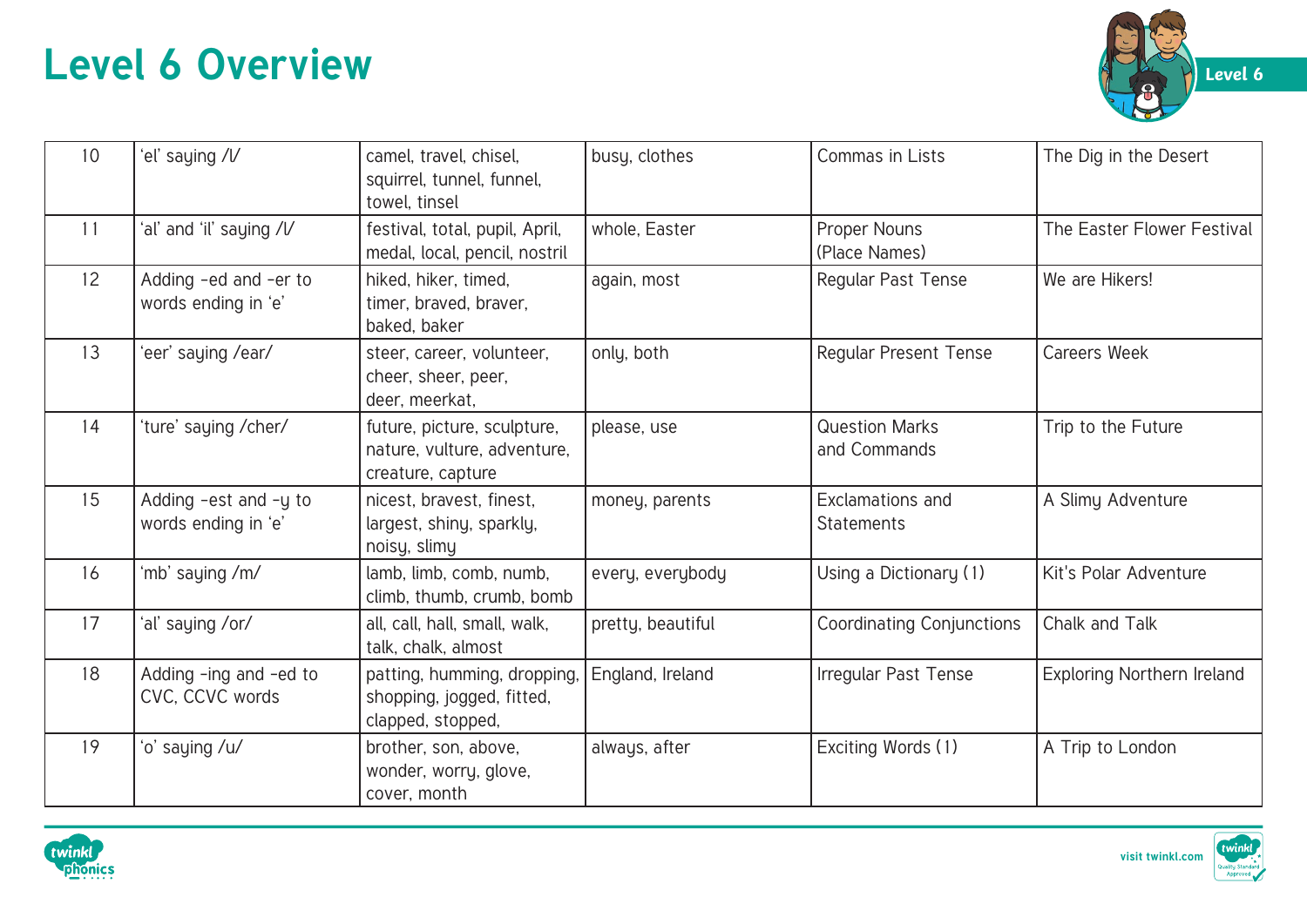

| 20 | 'ey' saying /ee/                                | key, monkey, donkey,<br>honey, money, chimney,<br>valley, turkey                          | everyone, mouse  | <b>Exclamation Marks</b>                        | Bumblemonkey                 |
|----|-------------------------------------------------|-------------------------------------------------------------------------------------------|------------------|-------------------------------------------------|------------------------------|
| 21 | Adding -er, -est or -y to<br>CVC and CVCC words | longer, wetter, warmer,<br>hottest, coldest, funny,<br>windy, sunny                       | four, eight      | Improving Sentences (1)<br>Nouns and Adjectives | The Perfect Holiday          |
| 22 | Contractions                                    | can't, you'll, I'll,<br>didn't, we'd, couldn't,<br>should've, could've                    | aunt, father     | Contractions                                    | I've Found 10,000 Ways       |
| 23 | 'war' saying /wor/, 'wor'<br>saying /wur/       | war, ward, warm, towards,<br>world, worst, work, worth                                    | prove, improve   | <b>Subordinating Conjunctions</b>               | Meeting Florence             |
| 24 | Adding -ment and -ness                          | enjoyment, payment,<br>excitement, movement,<br>fairness, kindness,<br>tidiness happiness | hour, move       | Improving Sentences (2)<br>Verbs and Adverbs    | The Ancient Olympics         |
| 25 | 's' for /zh/                                    | usual, casual, treasure,<br>pleasure, measure, Asia,<br>visual, closure                   | sure, sugar      | Exciting Words (2) Using<br>a Thesaurus         | The Treasure Hunt            |
| 26 | 'wa' saying /wo/, 'qua'<br>saying /quo/         | want, watch, wash,<br>swap, quality, squash,<br>squabble, quantity                        | half, quarter    | Possessive Apostrophes                          | The School Fashion Show      |
| 27 | 'tion' saying /shun/                            | action, motion, description,<br>station, section, adoption,<br>portion, fiction           | straight, weight | Improving Sentences (3)                         | <b>Fluff's Animal Rescue</b> |